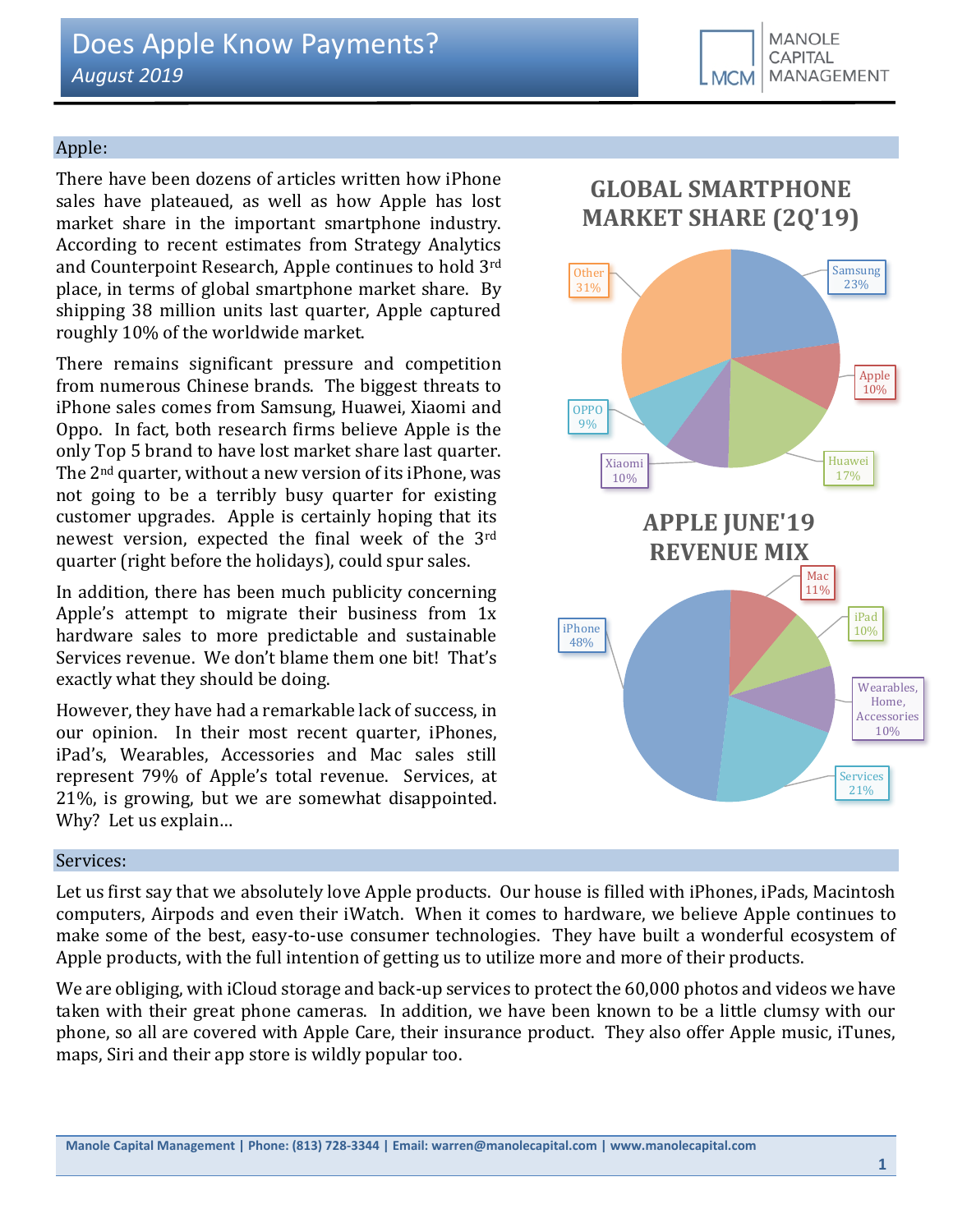# Licensing:

However, the biggest component for Apple's Service business is licensing agreements. Apple keeps this line item intentionally opaque and the last indication of size comes from a 2014 court document. Five years ago, Apple revealed that it received \$1 billion to have Google act as its default search engine on iOS. Sellside analysts currently estimate that Google pays Apple \$9 billion for this, making licensing the most important component of its Services business.

There are plenty of articles written, including some by u[s \(see here\),](http://www.manolecapital.com/research) discussing turning one's mobile phone into a payment device, as opposed to traditional leather wallet with cash and plastic cards. We absolutely believe this will happen, over the next few years, but the payment landscape moves at a glacial pace. For example, the US was the last developed country to finally install chips in our plastic debit and credit cards, a full decade after Europe embraced this technology. We liken the US payment environment to more of an *evolution, than a revolution.*

# Apple Pay:

# $\triangle$  Pay

Let's head back five years, to the time when Apple began to hint at its payment and wallet app. In early 2014, many investors worried that the largest company in the world (i.e. Apple) was about to compete with the dominant payment networks (i.e. Visa

& Mastercard).

Looking at this chart, one can see how both Visa and Mastercard dramatically underperformed the overall market (indicated by the S&P 500) by as much as 12% a month before Apple Pay's announcement.

Then, on April 24th, 2014 Apple held its launch event for its iPhone 6, 6 Plus and iWatch. After revealing those beautiful new devices, Apple announced its newest technological advancement - Apple Pay.



Apple Pay is Apple's overarching payments system. It can handle payments inside an app, on a website or in a retail store. In addition, Apple Pay has the capability to send money, similar to Paypal's popular Venmo system. The Apple Pay functionality was supposed to revolutionize how we pay for everyday goods, like our daily Starbuck's coffee to our subway fare. After five years, this revolution has not necessarily occurred.

# A Hungry, Alligator-Filled Moat:

We like to highlight that our investing philosophy takes several key tenets from the legendary Warren Buffett. He has articulated trying to identify businesses with large and imposing "moats around their franchise". We believe this Apple event perfectly captures this point. Instead of launching Apple Pay and trying to replace the payment networks, Apple chose to specifically build their product around the networks capabilities and strengths. Apple recognized that it could not replace the ubiquity of the payment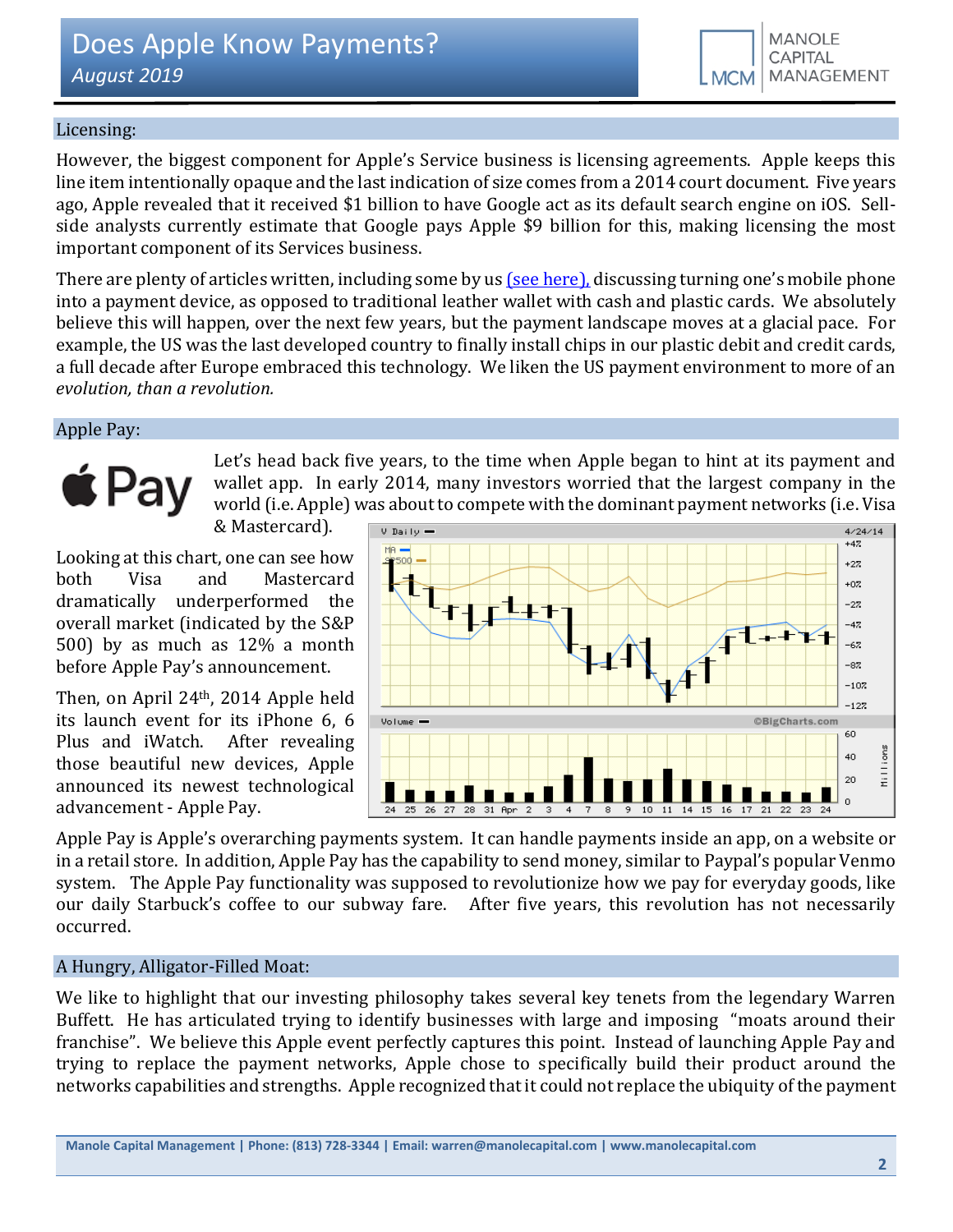

networks (wonderful and trusted brands, accepted in over 200 countries around the world). Instead, Apple decided to leverage its ecosystem and create a "walled garden".

We imagine, if Apple could, it would have loved to kick out the existing payment networks and dominate payments. Instead, Apple chose to partner with the payment networks and create a unique niche for themselves, revolving around security. We strongly believe that the payment networks have a strong "moat". More on this a little bit later…

#### The Apple Card:

So…what is Apple up to in payments? Well, we have to admit we are less than thrilled with their credit card product. One August 21st, 2019, Apple officially launched the Apple Card with Goldman Sachs (GS) as their card issuer. We were disappointed with the grandiose announcement (back several months ago) and believe that Steve Jobs never would have bothered with this type of fanfare for a "me too" credit card. Jobs saved his salesmanship for beautiful products, that were advancements or improvements. The Apple Card, to us, is a disappointment.



|                            | <b>Apple Card</b>                                                                                                                                              | Citi Double<br>Cash                                                                                                                                                          | <b>Chase Freedom</b><br><b>Unlimited</b>                                                                                                                | <b>Capital One</b><br>Quicksilver                                         |
|----------------------------|----------------------------------------------------------------------------------------------------------------------------------------------------------------|------------------------------------------------------------------------------------------------------------------------------------------------------------------------------|---------------------------------------------------------------------------------------------------------------------------------------------------------|---------------------------------------------------------------------------|
| Fees                       | No annual, late, or<br>international fees.                                                                                                                     | · No annual fee<br>· SO first late fee, up to \$39<br>after<br>· No foreign transaction fee                                                                                  | · No annual fee<br>• Up to \$38 late fee<br>· 3% of each foreign<br>transaction in USD                                                                  | · No annual fee<br>• Up to \$38 late fee<br>· No foreign transaction fee  |
| Sign up bonus              | N/A                                                                                                                                                            | N/A                                                                                                                                                                          | 3% cash back on<br>everything for the first year<br>up to \$20,000                                                                                      | \$150 after spending \$500 in<br>the first 3 months of account<br>opening |
| <b>Rewards structure</b>   | 1% cash back on<br>everything, 2% cash back<br>on Apple Pay, 3% cash back<br>on Apple purchases                                                                | 2% cash back: 1% cash<br>back on all purchases and<br>1% cash back when balance<br>is paid off                                                                               | 1.5% cash back on<br>everything                                                                                                                         | 1.5% cash back on<br>everything                                           |
| <b>Digital features</b>    | · Apple Maps<br>· PFM functionality (i.e.<br>spending categories)                                                                                              | Set spending limits and<br>expiration dates on a virtual<br>card                                                                                                             | Credit Journey: credit scores<br>updated weekly                                                                                                         | CreditWise: access to<br>TransUnion credit score                          |
| <b>Rewards redemption</b>  | · Cash back redeemed<br>daily to Apple Cash Card<br>in Wallet<br>· Users can apply to<br>balance, transfer with<br>Apple Pay Cash, or spend<br>using Apple Pay | · Points redeemed monthly<br>through check, direct<br>deposit into Citi account,<br>or account used to pay<br>Citi bill at least twice<br>· Redemption has a \$25<br>minimum | · Points redeemed monthly<br>through Chase digital<br>platforms<br>· Transferred to another<br>card or delivered as cash<br>back, travel, or gift cards | Monthly through Capital One<br>digital platforms                          |
| <b>Account opening</b>     | Apply online                                                                                                                                                   | Apply online                                                                                                                                                                 | Apply online                                                                                                                                            | Apply online                                                              |
| Card controls and security | • No numbers on physical<br>card<br>One-time dynamic CVV<br>· Touch/Face ID<br>authentication                                                                  | · Citi Quick Lock allows<br>card locking and<br>unlocking through Citi<br>website and mobile app                                                                             | · Lock and unlock card<br>using the Chase Mobile<br>app                                                                                                 | · Lock and unlock card<br>using Capital One website<br>and mobile app     |

Yes, the Apple Card has some nice features. It has a quick application and opening process, as well as some nice tracking features (spending habits, etc). Looking at this Business Insider chart, one can compare Apple Card to similar offers from Citi, Chase and Capital One.

Offering "Daily cash" instead of points or annual cash back program (ex: Discover has done this for years, right?), does not seem like a monumental advancement. Launching a credit card without annual fees or hidden fees isn't terribly new either. In fact, one could argue it

just puts more risk onto the card issuer economics. Once again, we do not consider The Apple Card to be revolutionary, in the traditional Apple sense.

By pre-installing the card app on all iPhones, potential users can easily open an account. If they want a traditional plastic card, it can be shipped right away within the app. This is nice, but we don't believe making credit available even quicker is terribly advanced.

The card issuer, GS, will ultimately be "on the hook" if these accounts go delinquent or default. Early indications have stated that GS has been granting credit to "less than desirable customers", to drive significant usage and volume. If GS is granting lines of credit to low FICO scores, and that is just the market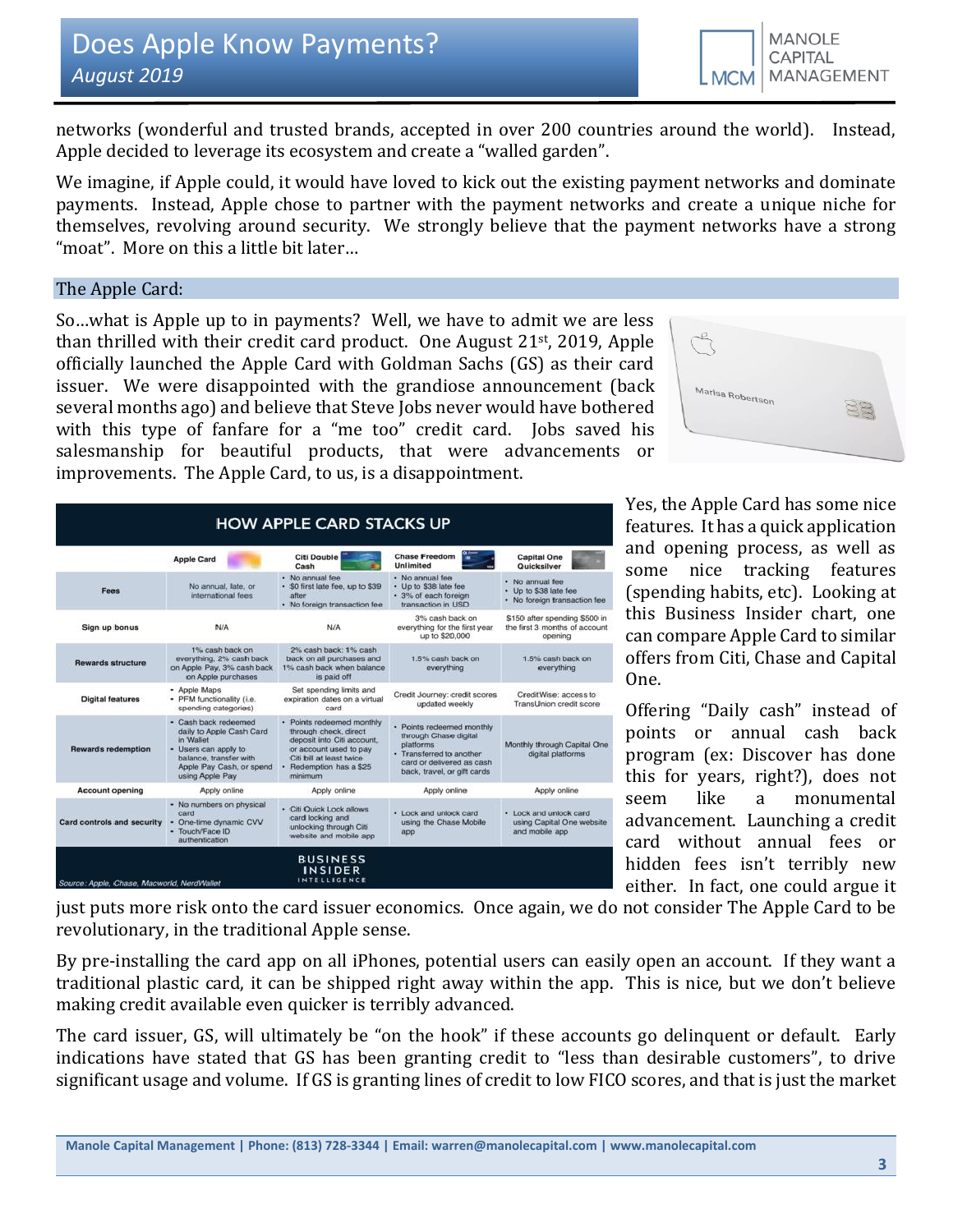rumor, then it is playing a dangerous game of chicken. At this point in the cycle, we would not think it wise to pursue this tactic.

However, GS is probably getting pressure from Apple to open as many accounts as possible. Other banks reportedly declined the opportunity to issue Apple Cards, based on profitability concerns (comments made by Barclays, Citi, JP Morgan, Synchrony all articulate this). The initial negotiation between Apple and GS probably had some language that specifically stated that GS was to support widespread usage and possible permit easier account opening terms. This is GS's first foray into personal credit lines and they were probably very quick to agree to Apple's terms. To better understand the risks a card issuer takes, maybe GS should read our note titled ["Are You Swimming Naked"? \(click here\).](https://seekingalpha.com/article/4179700-swimming-naked)

If there is one thing that isn't needed in today's society, we could argue it is making more credit available to the US consumer. As we have stated, we do not believe quickly providing credit is terribly earth shattering. Making it as easy as pairing a Bluetooth device doesn't excite us either.

We believe the Apple Card is somewhat of a "trojan horse", to spur Apple Pay adoption and drive future usage of their mobile wallet. Despite claims by management that it is satisfied with the transactions occurring on Apple Pay each quarter, this is a far cry from what many were expecting.

# Merchant Perspective:

Fraud, despite putting chips in our plastic cards, is still a big issue for merchants, especially in eCommerce transactions. Since merchants bear the bulk of responsibility and costs of fraud, they will be thrilled if mobile phone transactions are valid. If card issuers can increase payment acceptance and lower fraud, they too will be willing to "pay up" to guarantee that these transactions are valid.

Commissioned by Visa, Forrester Research issued a report in August 2019 titled "Understanding the Evolving Payments Landscape". 61% of merchant's surveyed said that new payment technology will make them more susceptible to fraud. The note specifically said that "one downside of this advancement in payment technologies is that as payments get more innovative, so do fraudsters" and that "businesses are acutely aware of the new fraud risks that come with the adoption of new payment technologies."

The research note then went on to highlight that adopting artificial intelligence, machine learning and embracing tokenization would lead to lowering potential fraud. Its other recommendations were to use advanced authentication techniques and to treat fraud management as a process and not as a single project. We couldn't agree more!

The payment networks (i.e. Visa & Mastercard) have listened to merchants complain for decades about the high cost of card acceptance. To assist merchants identify fraud and lower this embedded cost, they are attempting to add layers of protection into the transaction. Both Visa and Mastercard have made numerous acquisitions in fraud protection companies, as well as invested heavily in digital identity protections and standards. After all is vetted, we believe that Apple will be in an enviable position of being the best and most secure consumer identification and protections.

#### Identity:

As any iPhone user knows, one's identity has changed from thumb or finger print verification to facial recognition with the iPhone X. Maybe the next wave will be retinas or something else, but this layer of security is leaps and bounds better than most. We continue to chuckle that some US merchants still require signatures at the POS, as if any cashier is comparing that signature to the back of a card, right?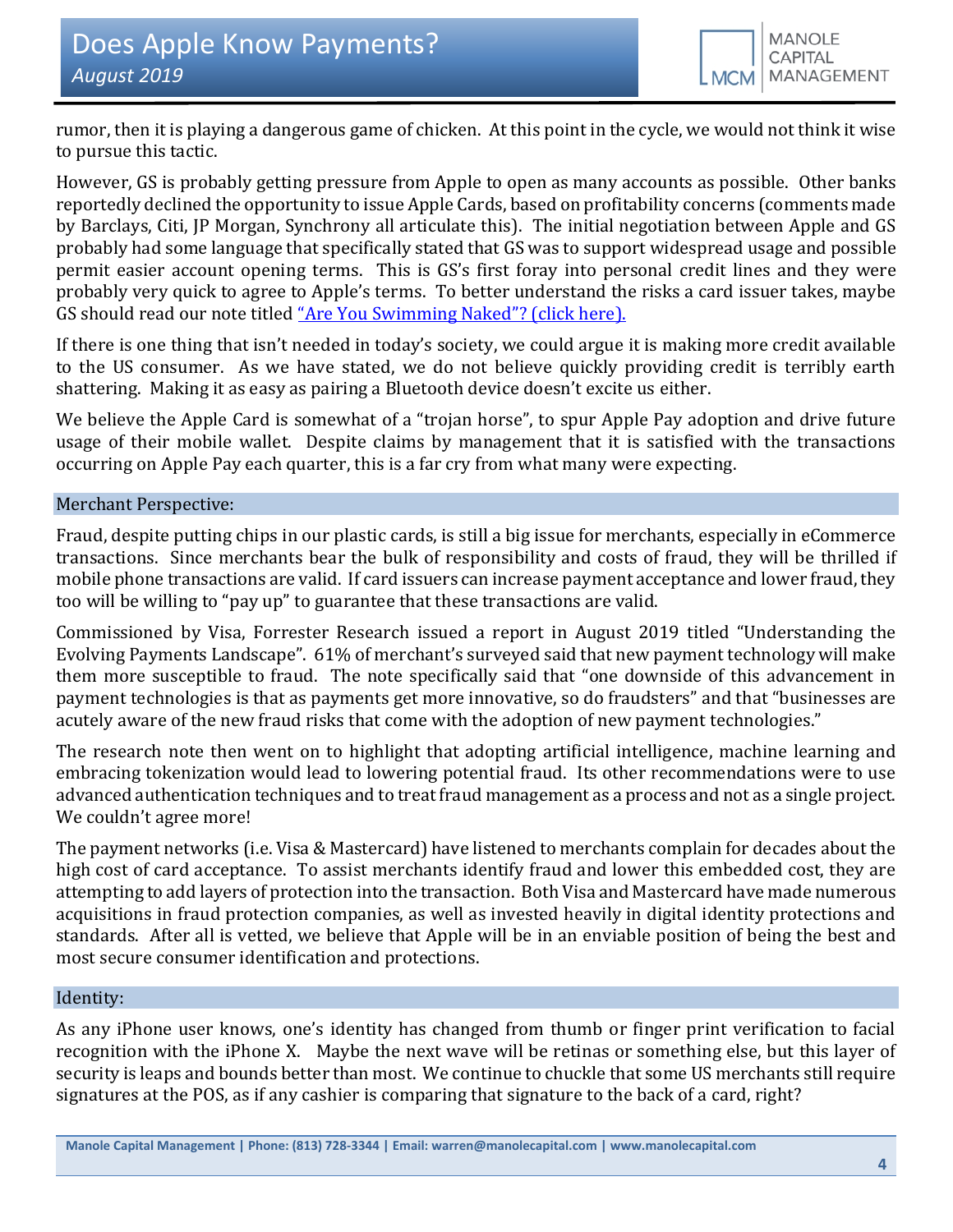The biggest trend gaining widespread attention and focus is tokenization. We view it as an additional layer of security, but it is worth explaining and discussing. Quite simply, the process of tokenizing a transaction is just applying additional data to a transaction to improve security. To dive a little deeper, tokenizing a transaction is the process of substituting sensitive data (i.e. your card numbers) with a non-sensitive equivalent (i.e. a token). On its own, this token has no extrinsic or exploitable meaning or value. The token is a reference or totally random identifier, that then gets mapped back to your sensitive data.

The payment networks (i.e. Visa, MasterCard) are installing, standardizing and controlling the tokenization system. Acting as TSPs or token service providers, the networks are ensuring their moat is impregnable and filled with those hungry alligators. This, in our opinion, guarantees that they cannot be bypassed in a mobile payment transaction.

To continue with the example above, with a credit card and Apple Pay transaction, tokenization is used to replace the PAN (Primary Account Number). Tokenization replaces the original card number from being used during transactions and instead creates a 1x usage code. Tokens have no meaning by themselves and are worthless to criminals, in the event they are stolen. There is no algorithm for fraudsters to use to derive the PAN and tokenization makes the card transaction impossible for criminals to reverse engineer. Tokens guarantee that a mobile transaction can be fraud free and secure.

# Technical Specs:

The inside of your iPhone is a really interesting place. Upon each new iPhone launch, there are dozens of analysts that immediately break it apart and attempt to understand all of the companies involved in building this device.

Starting with the iPhone 6 release, also with the Apple Pay launch, each iPhone has a NFC chip, embedded with a SEI (secure element identifier). This capability allows Apple to verify and identify you to that phone.



NFC stands for near field communication it is a set of protocols that enable electronic devices to communicate with each other. NFC is utilized for social networking, sharing contacts, photos and videos, but its primary advantage can be revealed with mobile payments.

#### Security:

Let's return to Apple and how they have positioned themselves in the future of payments. If they have a loyal customer base (which they do) and a strong ecosystem (which they do), Apple should be attempting to earn more revenue from these customers. That's obvious, but how does Apple begin to earn some of that desirable recurring revenue? In our opinion, Apple's goal is to monetize the security layer within its devices. That valuable "real estate" is inside their devices in embedded in the NFC technology, SE chip. What do we mean?

The SE is an embedded microprocessor chip inside the NFC chip and it stores sensitive data and runs secure apps, like Apple Pay. Once again, the SE acts similar to a vault and it can properly verify a transaction between a mobile phone and the terminal. By embedding the SE into the NFC chip, it has become a tamper-resistant Apple specific design. Quite simply, the SE hosts applications (like Apple Pay)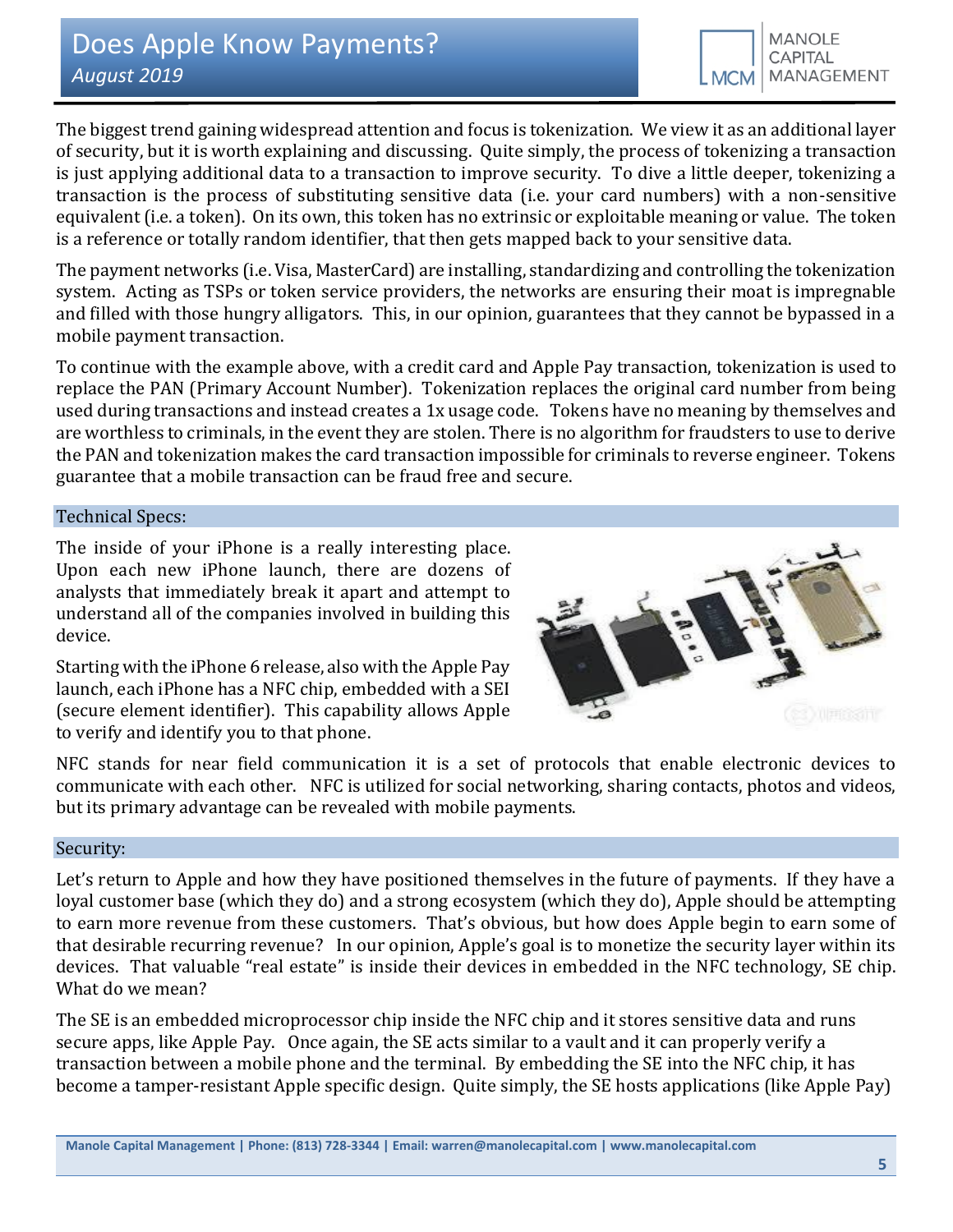

and it permits transactions to occur with cryptographic security. In fact, during a payment transaction, the SE actually emulates a plastic payment card.

# Contactless Payments:

The NFC chip facilitates communication between a POS (point of sale) device or terminal and the SE. Software on the SE then imitates your card permitting a transaction to occur. The SE provides a secure storage and execution environment for the payment application, which Apple now fully controls. By embedded this technology inside the phone, which Apple does not want its consumers to open, creates an inherent advantage for Apple.

By placing your smartphone within 1.5 inches of a POS device, a mobile phone and terminal can interact. This proximity technology allows for contactless or "tap and pay" payments.



# Mobile Wallet Apps = "Real Estate":



So this leads us to where Apple has leveraged its position with the iPhone and worked itself into the complex and multi-layered payment model. In addition to its NFC & SE chip, Apple Pay is really valuable "real estate".

To load a debit, credit or pre-paid card into this wallet, one needs to do the following steps. To remind our readers what each acronym stands for, we will include their meaning in parenthesis again.

- A card is loaded onto Apple Pay, using the camera to scan the card #'s
- This information is submitted to Apple servers
- Apple then sends the card data to the relevant card network (V, MA, AXP)
- The card network validates the card information with the issuing bank
- After bank validation, the network acts as TSP (token service provider)
- A token is issued by the TSP called a DAN (device account number)
- The DAN is a secure token, not the actual card number
- Apple receives the DAN and sends this information to your device
- This information is then saved onto your device's SE (secure element)

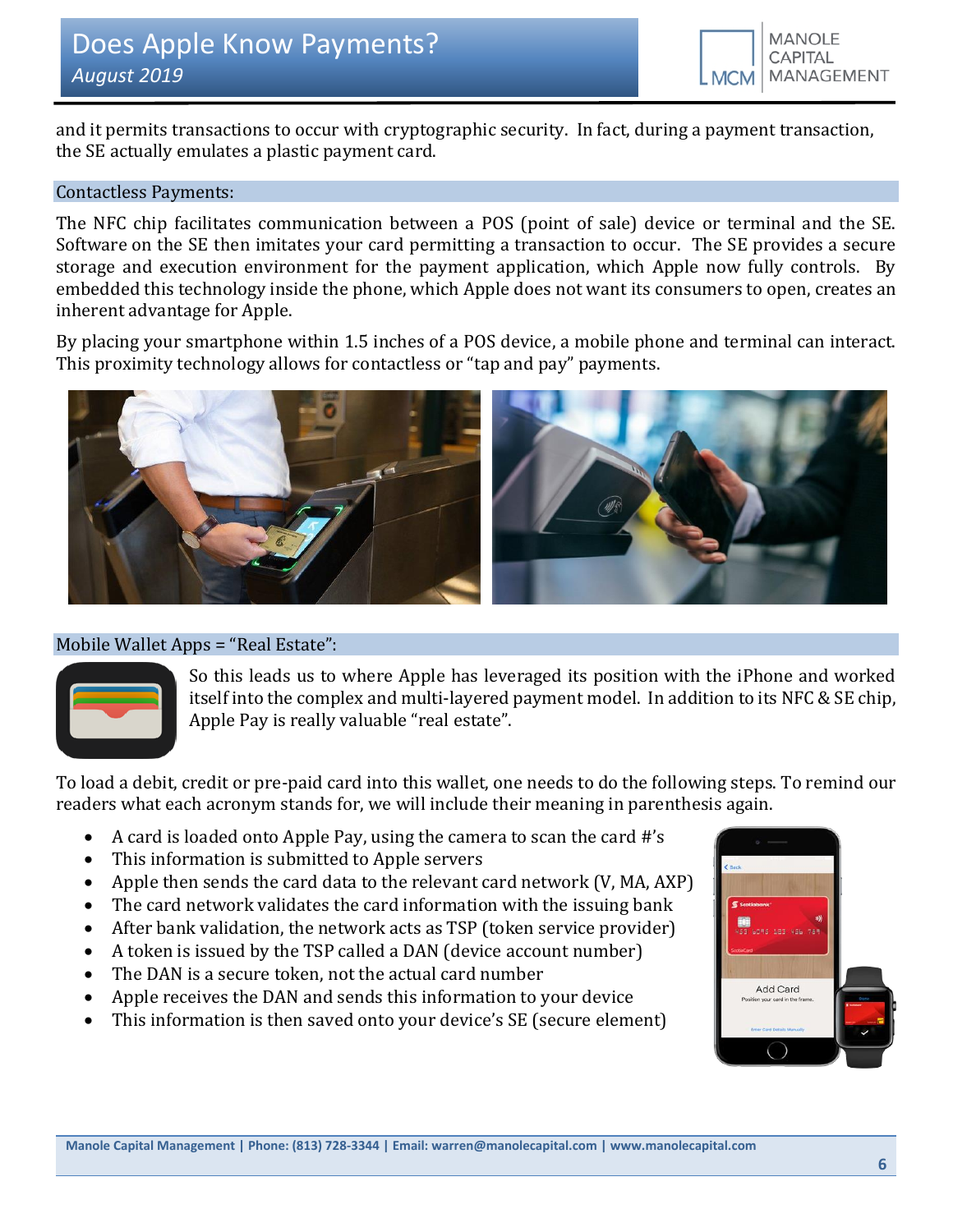# Other Wallets:

Initially, Google tried a different tactic with Android Pay. Since Google owns and controls the Android operating system, it tried to install its wallet app on the SIM (subscriber identity module) card, with the SE. Unfortunately for Google, Verizon, AT&T and T-Mobile all quickly refused. Why? All the carriers had their own payment app and wallet they were pushing.

Eventually, Android decided to utilize HCE (host card emulation) technology for its payments. This is a special form of NFC, but it does not use an embedded SE in the phone. HCE uses token data and stores personal credentials in the cloud. This was Google's response, since Android phones do not have access to that physical secure chip inside the phone. They push tokenized transactions to the cloud, through HCE technology. This cloud-based system is different from Apple's SE process and shows how valuable that real estate inside those devices can be. Carriers, operating systems, hardware manufacturers aren't the only entities trying to capture payment economics. The banks, as card issuers, are trying to stay relavant in this ever changing payment landscape.

#### Bank Wallets:



On 8/21/19, Chase announced that it was closing its Chase Pay mobile app in early 2020. When it debuted, many thought that Chase Pay could become a formidable challenger to the other "Pay" wallets, from the likes of Apple, Google and Samsung.

Chase has nearly 100 million Visa cardholders and it has excellent merchant acceptance through its ownership of one of the leading processors - Paymentech. With Chase Pay's launch, they tied in with large merchants, like Starbucks and Best

Buy, to try to drive adoption and payment volumes. In addition, Chase Pay integrated QR (quick response) codes for POS payments. This was an attempt to mimic the success of mobile payments in China, which all utilize QR codes. The QR angle was Chase's attempt to drive usage, since it could not replicate the NFC, security angle. As we just discussed, that can only be accomplished by the hardware manufacturer or software / operating system operator.

According to estimates, Chase failed to get more than 1 in 10 of its users to download its wallet / app. Without widespread US adoption of QR readers at the POS, Chase failed to attract its user base to its mobile app. Chase isn't alone, as Wells Fargo, Capital One and other card issuers have failed to garner much attention with their app's. However, the real culprit to Chase's failure comes back to this concept of "real estate".

The Chase Pay announcement reveals the struggles that banks face trying to get their card at the top of that mobile wallet on your phone. Chase tried to leverage its significant customer base and name brand to drive mobile phone wallet downloads. Visa and Mastercard have also tried, but have not succeeded either. Consumers will download a few different apps, but they are not likely to download hundreds of apps, for 1x usage at one specific merchant. It may work for Starbucks and Dunkin' Donuts, but that is because we are all thoroughly addicted to coffee and caffeine. Chase tried with Chase Pay, but it was simply dealt a bad hand. Chase Pay is now another example of a failed payment initiative, in an industry littered with failed attempts.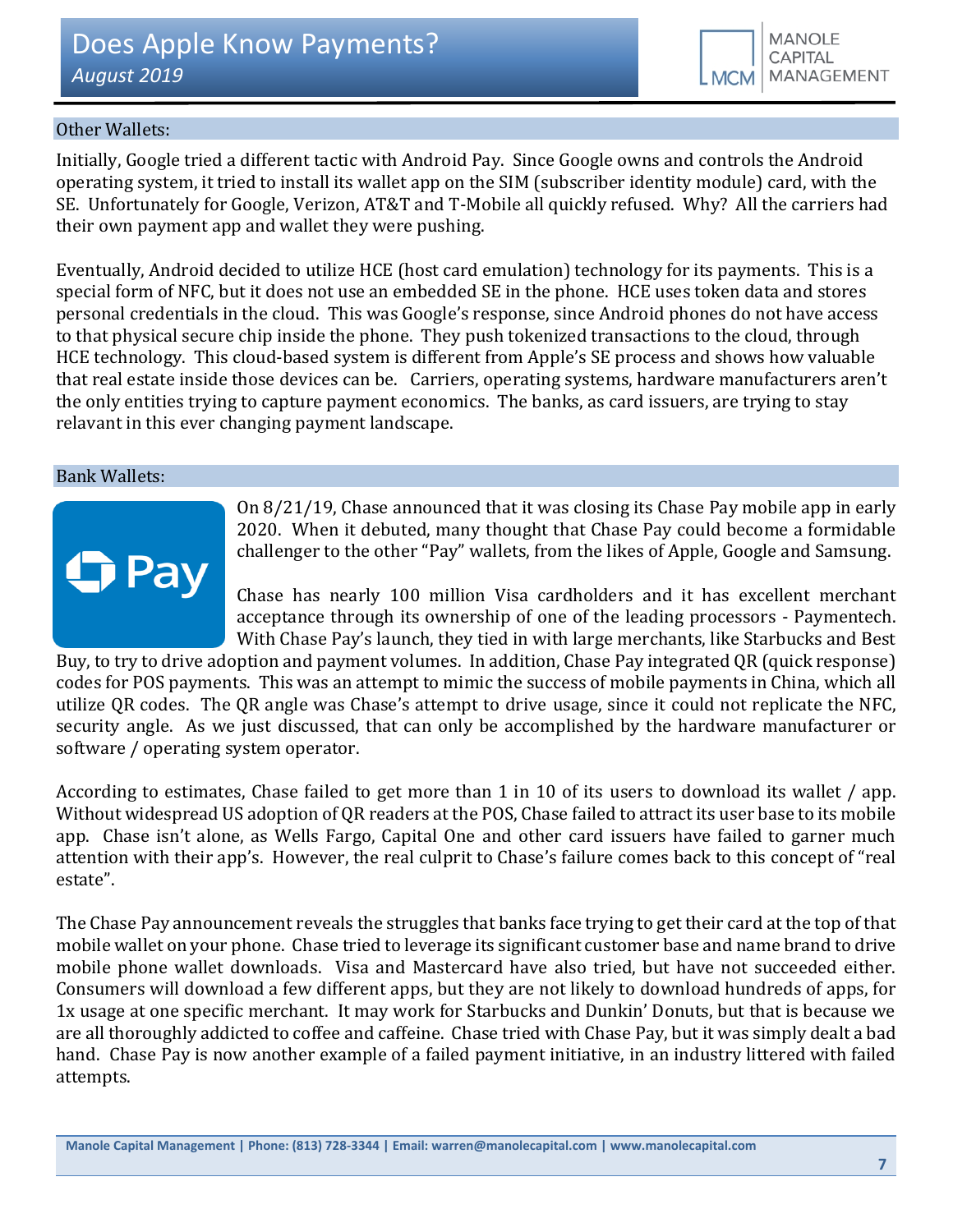Fast forward a quarter or two and the card that acts as the default payment option, will likely get the most usage. This is what Apple is hoping, with its Apple Card. All the card brands will have to fight to make it to the top of that mobile wallet, in order to get the most transactions and usage. In our opinion, the dominant mobile wallets will come from the operating systems of Apple, Samsung and Google. By making it easy and straightforward to load cards onto your mobile wallet, the operating systems have a structural and inherent advantage. Quite simply, they control the valuable "real estate" inside your phone, as well as on your phone. Cards won't control your mobile wallet and they will have to fiercely compete for loyalty, via points, rewards, etc.

# Payment Details:



We have written numerous articles on how a card payment occurs, but we always come back to having a simple chart explain this detailed process.

Despite the fact that a transaction gets approved in just a few brief seconds, it touches numerous players. This chart shows the various players involved in a typical card transaction.

In addition, we thought it would be helpful to show how a mobile transaction occurs. Here is a chart from ymedialabs.com showing customer payment flow, with an iPhone authenticating the mobile phone transaction.



If that chart doesn't provide you clarity, we have laid out the steps in a typical Apple Pay transaction, using a token. In a contactless transaction at the POS, your iPhone or Apple device communicates with the terminal. The SE in the device generates something called a "dynamic cryptogram". This has the token, token key, amount and some other transaction details. This dynamic cryptogram is then sent to the payment processor along with some other required information to process the transaction. When the card network receives the transaction request, it identifies whether an actual card number or a tokenized card number is trying to get used. The payment networks, acting as TSP, are following their strict rules and enforcing the tight security requirements that they built. If it is token, the card network validates the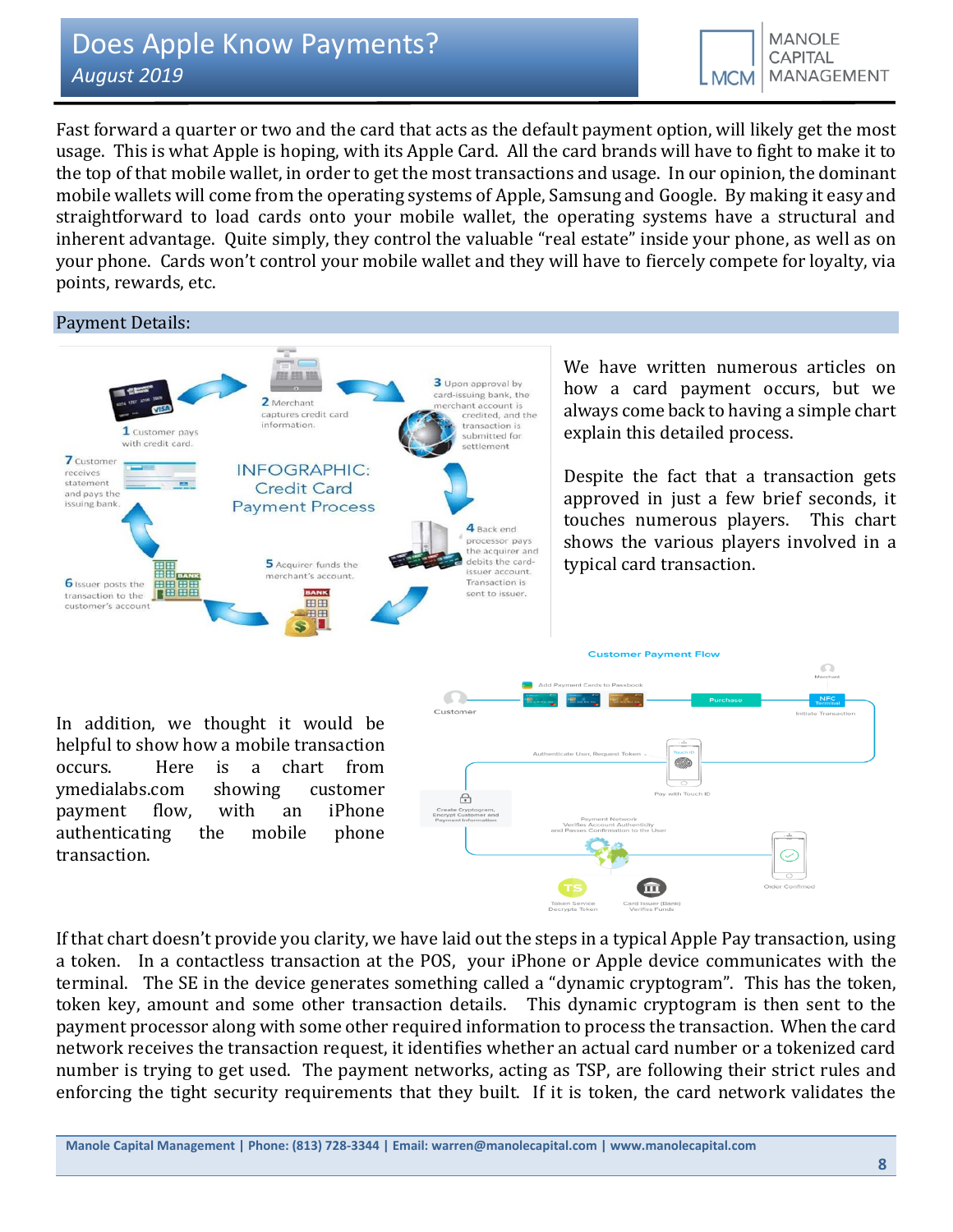cryptogram using their copy of the token key**.** The card network de-tokenizes the DAN and obtains the original PAN. This transaction then gets sent to the network, processor, acquirer and device confirming whether or not the consumer is allowed to transact. We realize this sounds quite complex and detailed, but transactions can occur in fractions of a second.

# Payment Economics:

The economics vary depending on what critical component of the payment process an entity handles. In a traditional US credit card transaction, in the \$100 range, the typical merchant fee is in the \$2.50 range. This fee is called the MDR or merchant discount rate. After that \$100 transaction, the merchant will receive roughly \$97.50 tomorrow morning, in their bank account.



As our pie chart shows, that \$2.50 fee gets divided up by several distinct payment players. Card issuers earn the bulk of the fee, for providing that critical line of credit. Both payment networks and merchant acquirers / processors earn much smaller recurring revenue per transaction economics, but do not take on credit sensitivity. These payment players handle the complicated authorization, clearing and settling of a card transaction.

Since this research note is on Apple and Apple Pay, we will now discuss how Apple has inserted itself into the process.

# Apple Takes Security Seriously:

Apple's security layer (discussed above) works to ensure the transaction is valid. Apple works with the merchant acquirers, the merchant processors, the networks and the card issuers to validate the consumer is who he/she says he/she is. By providing identify verification, Apple vets the transaction and confirms it is not fraudulent.

Apple guards and controls all aspects of its ecosystem, almost fanatically. Apple safeguards the identity of its users, as evidenced by their lawsuit against the FBI in March of 2016. If you recall, the FBI was trying to unlock the iPhone of Syed Rizwan Farook, the shooter in the San Bernardino killing. Apple agreed that the mass shooting was atrocious, but it refused to grant access to the FBI. This simply shows how much Apple believes in protecting the privacy of their iPhone users. Security and protection is just one of Steve Job's lasting legacies and it remains pervasive inside of Apple today. We do not expect this will change.

Instead of replacing the payment networks, which many feared in March of 2014, Apple simply inserted themselves into the process. They took advantage of their position with the consumer (who loves their iPhone) and added a valuable security function. For this service, Apple is now earning a small, recurring revenue stream.

#### Apple's Revenue:

In the event an iPhone and Apple Pay is used for payment, Apple earns a slice (sorry for our pun) of the card issuer's fee (the \$1.75 or 70% in the example above). Back in 2014, Apple stated it earned roughly \$0.15 per \$100 credit card transaction. For adding this secure layer, Apple receives a fee per transaction. Apple claims that it does not charge "users, merchants, or developers" to use Apple Pay. We have not seen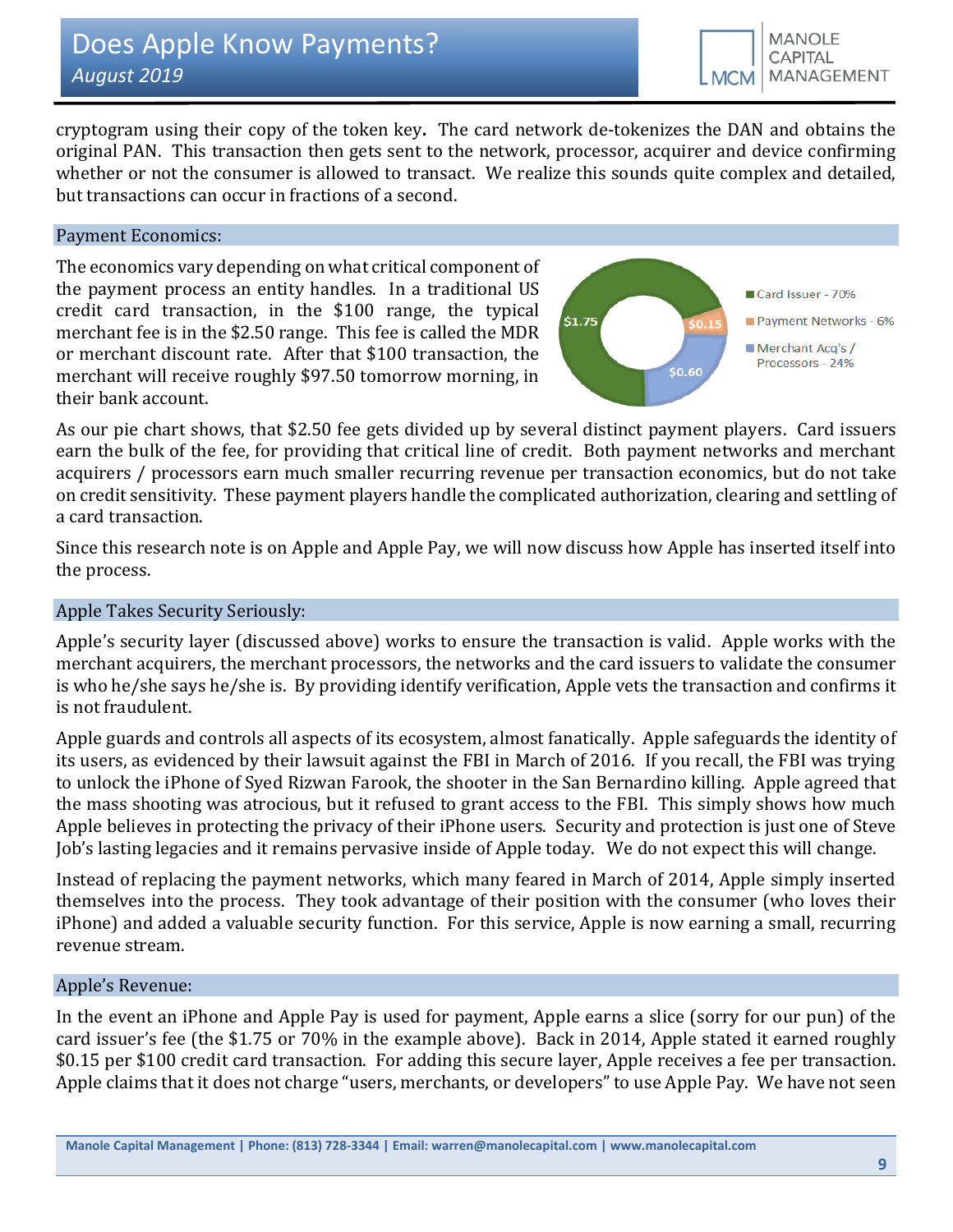their legal agreements, but we imagine Apple claims to provide a secure environment for these transactions to occur. Essentially, for using its NFC and SE, Apple is providing fraud protection and identity verification. If Apple can then get its Apple Card to become the default card in its mobile wallet, Apple has an opportunity to earn more revenue. We imagine that this is Apple's long-term intention.

## What Apple *SHOULD HAVE* Done:

Several years ago, Apple had an opportunity to significantly get into the payment business. They mistakenly felt that simply launching Apple Pay and wallet technology would spur the industry. They failed to appreciate how complicated payments were and that the payment business was not desperately seeking their "enhancements".

We believe that Apple should have used its iPad as a "lost leader". If they essentially flooded the small business community with "free" iPads and some basic software, it could have acquired millions of accounts. It would have become a merchant acquirer and then it could have passed off the authorization, clearing and settlement of these transactions to a merchant processor. It could have leveraged its trusted name brand, and its wonderful iPads to become a real player in the payment landscape.

It might have been easier to acquire a payment acquirer, to reach those small businesses, but this would not have been terribly challenging to do. At that time, these payment players were fairly inexpensive, but that ship has sailed. Especially with the Fiserv for First Data, the Fidelity National for Vantiv Worldpay and the Global Payments for Total Systems deals in the 1st half of 2019.

Apple might have missed that initial opportunity, but as we have just laid out, it still can capture payment business by leveraging its valuable "real estate", both inside of their iPhones and iWatches (i.e. the SE) and with its mobile wallet. We believe that Apple's new payment angle is to become a "security or privacy play". If we are right, Apple can continue to grow its payment revenue inside of its Services business.

It is too early to understand the Apple Card angle, but we believe that it was created to attempt to drive additional transactions to its mobile wallet and push all the credit sensitivity and risk onto GS. If Apple still wishes to become a merchant acquirer, it could start by essentially giving away some iPad's. This might be a difficult immediate negative to margins, but it holds the potential to garner significant merchant acquiring market share. The tougher ask, for Apple, would be to deliver some valuable software to load onto those iPad. We have written about ISVs (independent software vendor) and how Global Payments altered the payments business, in our note from August 2017. [Click here](https://docs.wixstatic.com/ugd/43315f_f7171a55dc4e4ab2aaae105f99c5adbb.pdf) to better understand how Global Payment's push into software, back in 2012, altered the entire payment landscape.

We have laid out a thesis about where Apple is going and where it erred. It isn't too late for Apple to become an integral component of the mobile payment ecosystem. The opportunity is not over for Apple, especially because (as we have highlighted) trends move at a glacial pace in payments land. We believe Apple may need to take some short-term pain (on the iPad front), to deliver long-term Services revenue. The payment revenue stream Apple could generate is predictable, sustainable and is earned per "per swipe" or per transaction. This is much better than a 1x sale of an iPad device for \$249.99, in our opinion.

## Adoption:

Since the first mobile phone payment in the US occurred a decade ago, there seems to have been nothing but hype and unmet promises. Even our Gen Z survey, that focused on their spending patterns, trends and behaviors, indicated that there was no need for us to throw away our leather wallets. Click here, to read [that survey.](https://seekingalpha.com/article/4261923-gen-z-thinks-payments)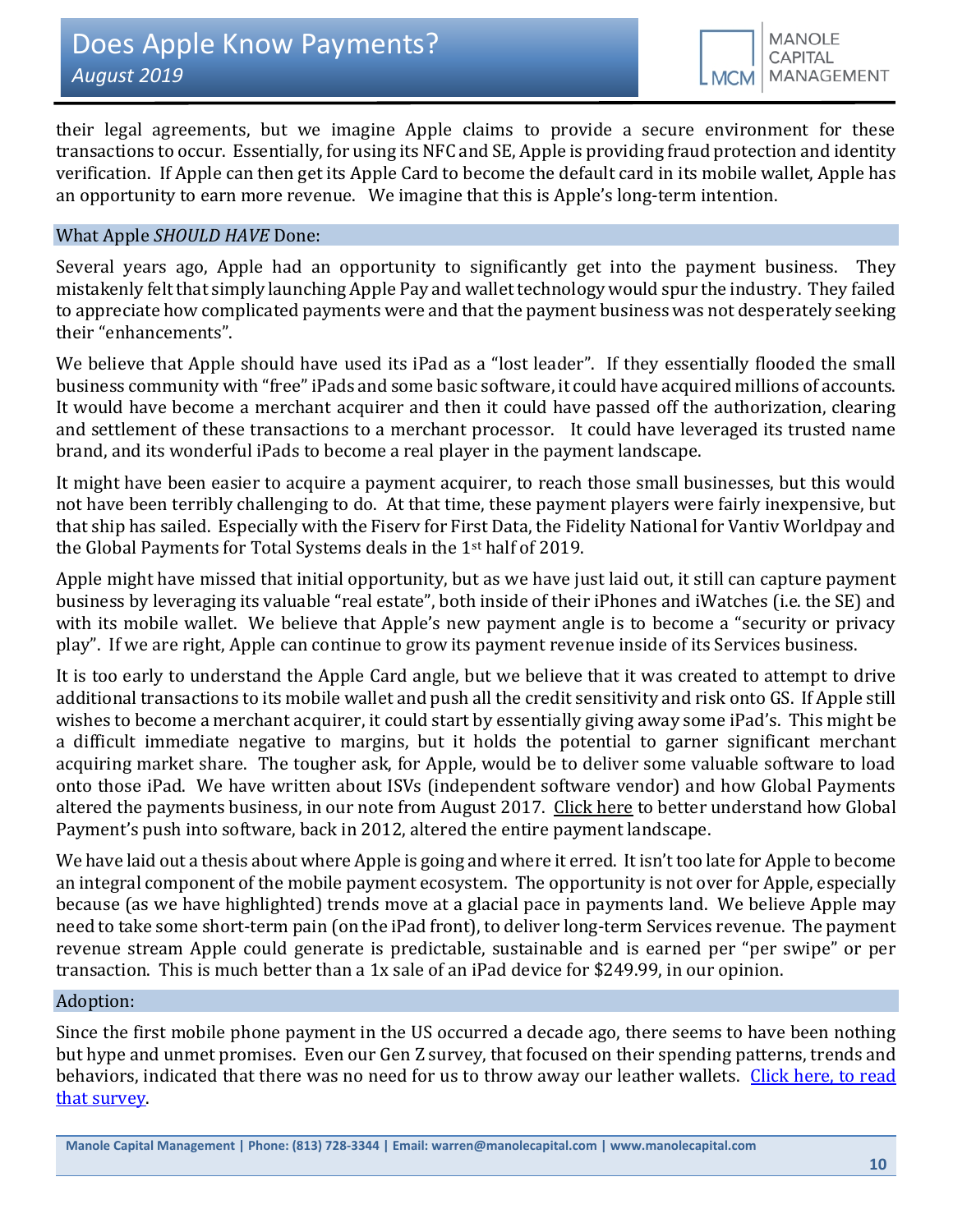Could mobile payment adoption be on the verge of delivering its long rumored breakthrough? Could Apple Card spur Apple Pay and finally bring about a much needed boost for mobile payments? We believe the marketing and launch of Apple Card might help increase the use of mobile based payments, but we believe New York City could be the tipping point for widespread US adoption of mobile payments.

# The Tipping Point?



The best example is the subway system in New York City. On May 31st, 16 of its 472 subway stations (along with some of its buses) began to accept contactless fare payment. NYC isn't the first to adopt better transit technology, as Chicago and Portland have already deployed this technology. However, NYC's subway system is the largest in the world, so it essentially is a proof of concept for the technology.

Whether a transaction comes from your iPhone, an Android phone or even a Fitbit, "strap-hangers" can ditch their MetroCard and simply pay via their phone or wearable device.

In addition, if your credit or debit card has the wifi logo on it, contactless card usage will properly work. So, transactions can be completed by simply placing your card within a few inches of the readers The ultimate goal is to allow for convenient mobile payment transactions to occur, replacing that leather wallet.

Starting with the 4-5-6 subway line, riders can use their mobile phones to quickly take a ride. After this initial testing, NYC's entire system should be enabled by October of 2020.



# Back To The Merchants:

If consumers can begin to see daily uses for the mobile phone as a payment mechanism, they just might begin to leave their leather wallets at home. To drive this growth, more merchants will need to decide to accept mobile and contactless payments at the POS.

Over the last few years, merchants have spent a considerable amount of money retrofitting their POS devices. This was mandated through EMV standards, to ensure their devices were capable of accepting chip cards.

Why did merchants and banks follow EMV standards? It comes back to fraud. The weaker link, between the card issuer or the retailer, was liable for fraudulent transactions. So, if a merchants couldn't accept a chip transactions on their devices, they were responsible for any fraudulent transactions. If a bank or card issuers did not insert a security chip into their plastic cards, they were liable for the fraud.



The other issue is that merchants need to allow for contactless transactions embedded into their new POS devices. The capability exists for these merchants to accept contactless transactions, but their software and internal systems are not ready to handle them. Following the costly hardware costs, many merchants just don't want to spend additional money to integrate this new functionality.

78 of the top 100 merchants in the US now accept contactless cards at their POS registers and the number continues to grow. In addition, several large card issuing banks like JP Morgan, Bank of America and Wells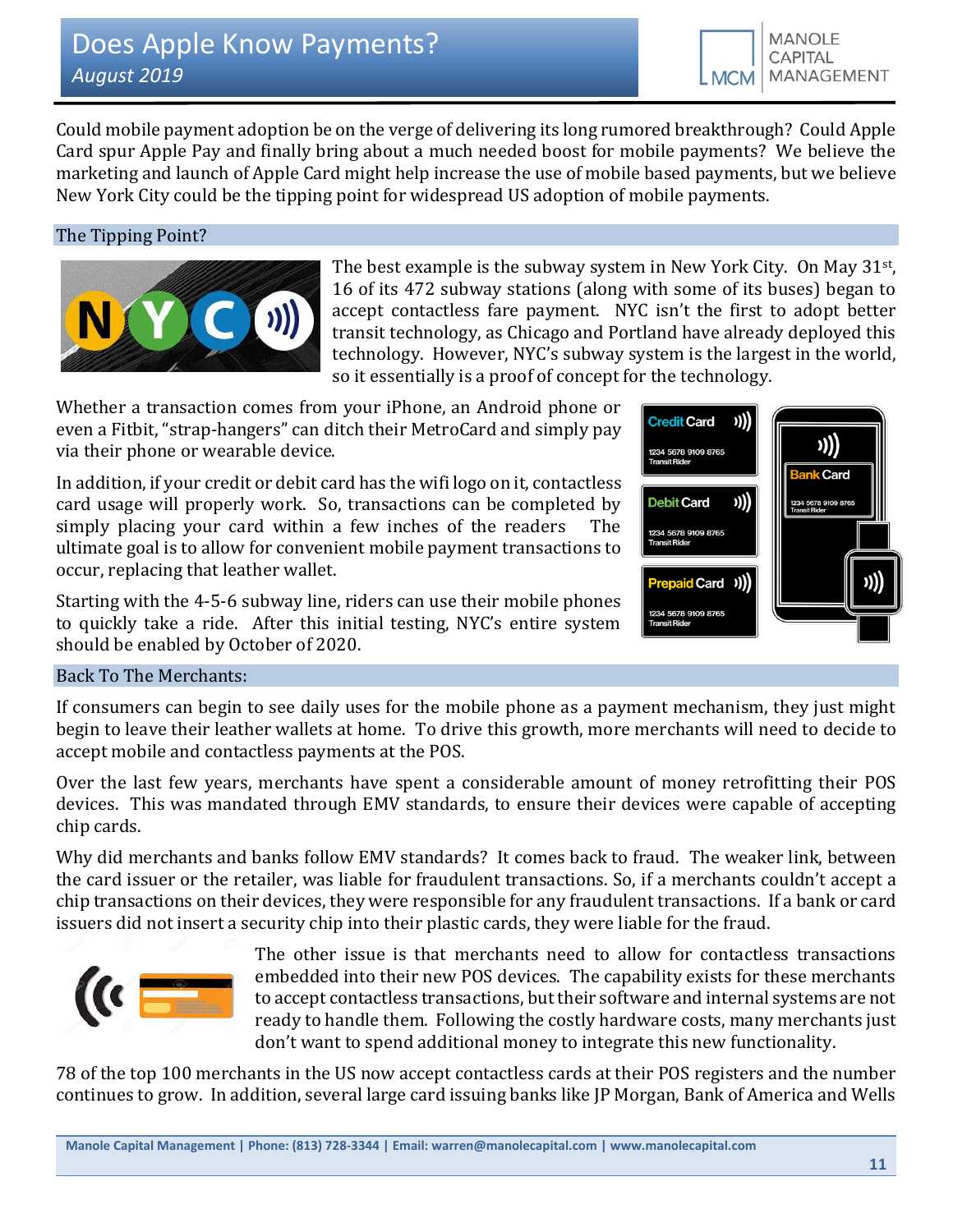Fargo are beginning to transition their customers to contactless cards. Go ahead and check your plastic cards for the logo that looks like the old wifi logo.

So it returns to the old "chicken and egg" scenario. No merchants were going to spend the money, if their customers weren't clamoring to use contactless payments. No banks were going to re-send cards that enabled contactless payments, if no merchant devices accepted it.

Now that merchants have upgraded their terminals to accept chip cards and most banks have mailed plastic cards with security chips embedded inside, we just might be at the tipping point.



We believe the rollout of contactless payments at major transit systems (like NYC) will drive transactions and might push merchants to upgrade the software on their capable POS terminals. Consumers driving traffic, having "fast, easy and secure" transactions on their transit systems, might just be the catalyst to spur adoption.

Conclusion:

Over the next 2 to 3 years, we believe that mobile phone payments will become significantly more prevalent. If Apple takes advantage of its position, it can begin to dramatically earn more and more payment (and Service) revenue.

Wall Street is expecting this line item to grow from its 1/5<sup>th</sup> of total Apple sales. We doubt that Apple will want to release its specific payment component, inside of Apple Pay, which is then bundled inside of Services revenue. This is especially true, if licensing remains such a large and juicy component of that Services pie. One can only hope, right?

Apple will likely just lump payments in with storage, cloud, search and other service line items, to keep this opportunity a secret. If it ever gets big enough, sell-side analysts will begin to do sum-of-the-parts analysis stating that this payment business deserves to trade a valuation multiples similar to Visa, Mastercard, Paypal and Square. With a 2020 P/E valuation of only 15x, Apple management (and especially its shareholders) would love that kind of multiple expansion.

Does anyone expect Apple to open up its infrastructure and technology? Remember, Apple is playing the long game. It would love to migrate more of its business towards beautiful recurring revenue versus 1x hardware sales. We aren't holding our breath, expecting Apple to open up this secure layer of technology to banks or payment players. Apple will likely claim that this is in the best interest of their loyal customers and only they can be trusted to protect the privacy of their base. This was the subtle jab CEO Cook made at Facebook during his Congressional testimony last fall. Cook was very clear in differentiating between Apple's approach to privacy versus his social and technology peers.

As Apple monetizes the identity of its consumers, it will claim that it is just protecting the security and privacy of their valued customers. Apple will keep NFC technology and that SE microprocessor locked inside of their iPhones, iPads, Macintoshes and iWatches. Who could blame them, right? Does this approach the line of impropriety, similar to Microsoft pre-installing Windows on computers in the 1990s? Quite possibly, but it will be up to our government to step-in. Based on the relationships CEO Cook is making in Washington DC, we doubt this long game plan can be stopped.